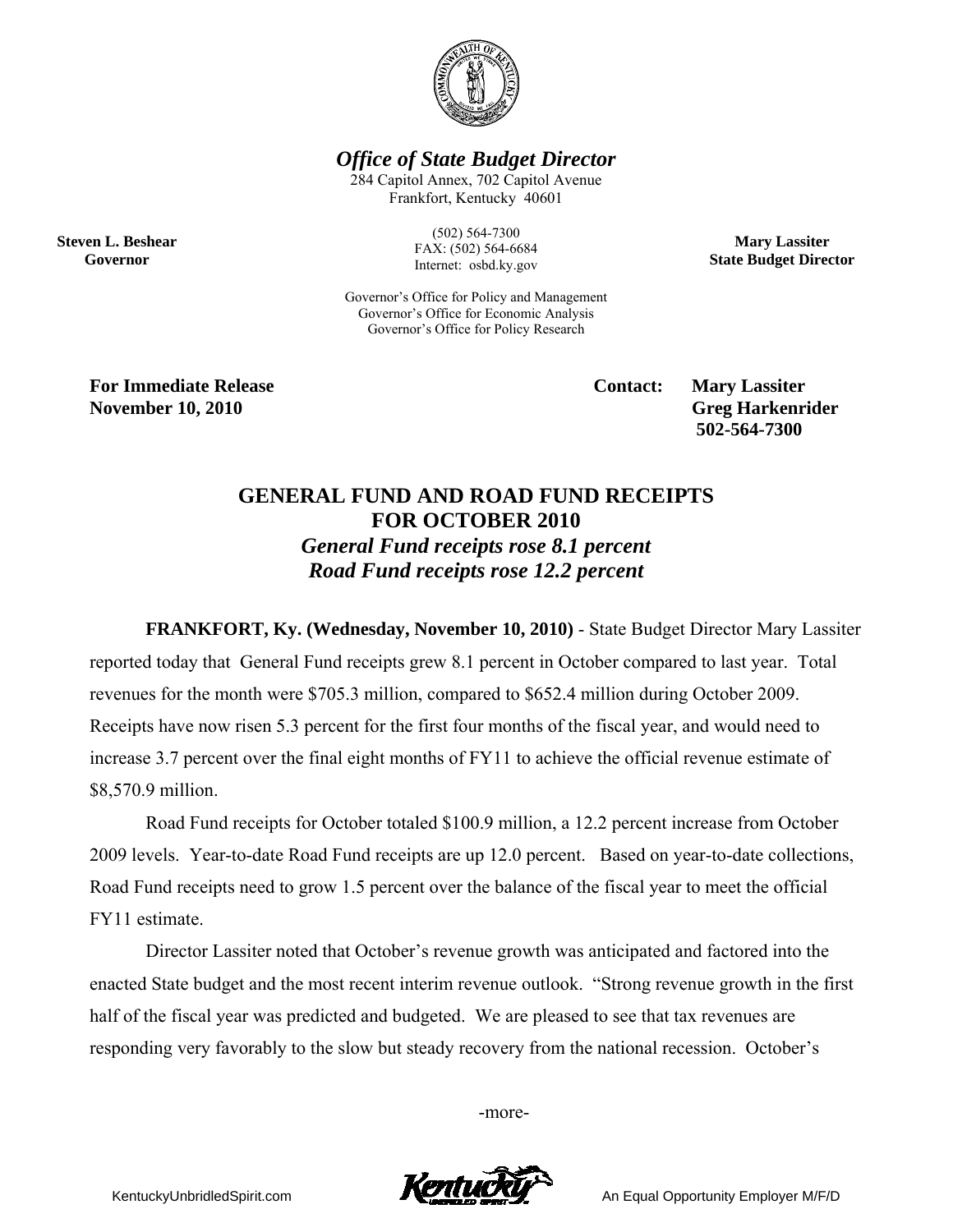revenue growth is not sustainable going forward, but it is certainly encouraging to see the Kentucky economy, and the corresponding tax receipts, advancing forward in the manner projected by the revenue forecasters and relied upon in the enacted budget."

Among the major accounts,

- Corporation income tax receipts grew \$12.2 million in October and are up 67.8 percent year-todate, albeit on a small base. Timing of refunds can greatly influence growth rates in months where corporate income tax payments are not typically due.
- Individual income tax collections rose 7.0 percent and are up 4.6 percent for the first four months of FY11, but are slightly behind budgeted projections.
- Sales and use tax receipts were up 5.5 percent in October and stand 3.9 percent above levels seen during the same period in FY10, also slightly behind budgeted projections.
- Property tax collections grew 27.5 percent largely due to timing, and are down 2.3 percent year-to-date. Large swings in property tax revenues are typical in the fall months.
- Cigarette tax receipts grew 6.1 percent but are down 4.0 percent for the first four months of the fiscal year.
- Coal severance tax receipts rose 9.5 percent and are up 9.1 percent year-to-date.
- Lottery revenues were unchanged for the month and are up 1.7 percent for the year, on track with predicted amounts.

Road Fund receipts rose 12.2 percent in October as motor fuels and motor vehicle usage tax collections grew strongly. Motor fuels taxes have rebounded in the first four months of FY11, climbing 19.3 percent, largely due to rising fuel prices.

Among the accounts, motor vehicle usage tax receipts grew 16.0 percent, aided by the expiration of the trade-in credit and have risen 4.5 percent year-to-date. License and privilege tax receipts fell 24.5 percent but are up 0.4 percent for the year.

Lassiter noted that October receipts for the Road Fund are slightly ahead of the official estimates but consistent with the unofficial interim estimates recently released by the Office of State Budget Director (OSBD). "The most recent projections by OSBD economists called for Road Fund receipts to improve compared to the official projections as receipts accelerate in the first half of the fiscal year before moderating in the final two quarters of the fiscal year."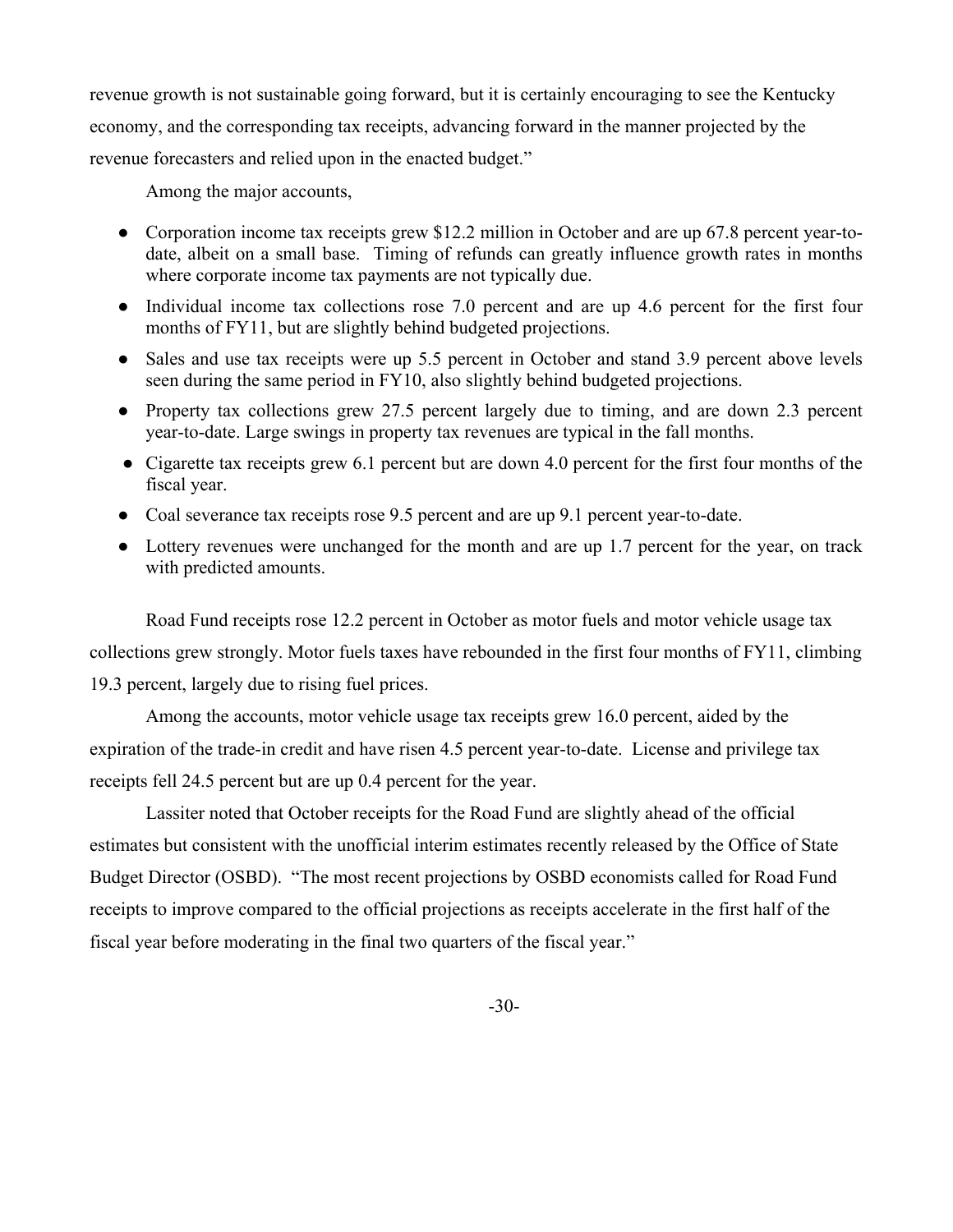## **KENTUCKY STATE GOVERNMENT REVENUE 1. GENERAL FUND REVENUE**

|                                                    |                           | <b>OCTOBER</b>            |                   | <b>JULY THROUGH OCTOBER</b> |                             |                           |
|----------------------------------------------------|---------------------------|---------------------------|-------------------|-----------------------------|-----------------------------|---------------------------|
|                                                    | 2010                      | 2009                      | % Change          | FY 2011                     | FY 2010                     | % Change                  |
| <b>TOTAL GENERAL FUND</b>                          | \$705,310,107             | \$652,373,502             | 8.1%              | \$2,760,405,902             | \$2,620,826,952             | 5.3%                      |
| <b>Tax Receipts</b>                                | \$680,507,184             | \$623,152,957             | $9.2\%$           | \$2,670,701,045             | \$2,522,251,131             | 5.9%                      |
| Sales and Gross Receipts                           | \$306,453,414             | \$293,085,396             | 4.6%              | \$1,176,106,250             | \$1,141,237,464             | $3.1\%$                   |
| <b>Beer Consumption</b>                            | 488,991                   | 548,523                   | $-10.9%$          | 2,281,027                   | 2,282,813                   | -0.1%                     |
| Beer Wholesale                                     | 4,675,089                 | 4,768,268                 | $-2.0%$           | 19,498,645                  | 19,212,163                  | 1.5%                      |
| Cigarette                                          | 23,803,176                | 22,434,244                | 6.1%              | 92,804,489                  | 96,622,875                  | $-4.0%$                   |
| <b>Distilled Spirits Case Sales</b>                | 8,897                     | 8,722                     | 2.0%              | (307, 609)                  | 35,923                      | $---$                     |
| <b>Distilled Spirits Consumption</b>               | 873,983                   | 857,318                   | 1.9%              | 3,641,822                   | 3,567,161                   | 2.1%                      |
| <b>Distilled Spirits Wholesale</b>                 | 2,225,378                 | 2,180,027                 | 2.1%              | 9,130,396                   | 8,984,770                   | 1.6%                      |
| Insurance Premium                                  | 10,782,248                | 12,420,589                | $-13.2%$          | 40,455,494                  | 40,106,504                  | 0.9%                      |
| Pari-Mutuel<br>Race Track Admission                | 138,217<br>449            | 149,662<br>285            | $-7.6%$<br>57.3%  | 2,083,553<br>87,184         | (1,401,250)<br>92,983       | $\overline{a}$<br>$-6.2%$ |
| Sales and Use                                      | 254,884,991               | 241,572,706               | 5.5%              | 972,114,484                 | 935,468,184                 | 3.9%                      |
| Wine Consumption                                   | 208,046                   | 198,238                   | 4.9%              | 810,592                     | 778,518                     | 4.1%                      |
| Wine Wholesale                                     | 1,079,550                 | 996,755                   | 8.3%              | 4,458,326                   | 3,883,763                   | 14.8%                     |
| <b>Telecommunications Tax</b>                      | 5,495,650                 | 5,226,681                 | 5.1%              | 21,649,266                  | 24,287,536                  | $-10.9%$                  |
| <b>Other Tobacco Products</b>                      | 1,773,751                 | 1,715,324                 | 3.4%              | 7,343,416                   | 7,171,727                   | 2.4%                      |
| Floor Stock Tax                                    | 14,998                    | 8,055                     | 86.2%             | 55,167                      | 143,795                     | $-61.6%$                  |
|                                                    |                           |                           |                   |                             |                             |                           |
| License and Privilege                              | \$45,515,900              | \$38,871,454              | 17.1%             | \$179,861,011               | \$146,987,031               | 22.4%                     |
| Alc. Bev. License Suspension                       | 43,392                    | 28,375                    | 52.9%             | 142,642                     | 96,725                      | 47.5%                     |
| Coal Severance                                     | 22,805,798                | 20,834,583                | 9.5%              | 95,645,649                  | 87,677,770                  | 9.1%                      |
| <b>Corporation License</b>                         | (208, 912)                | 193,171                   | ---               | 3,194,829                   | 871,704                     | 266.5%                    |
| <b>Corporation Organization</b>                    | 1,490                     | 0                         | ---               | 20,902                      | 101,730                     | $-79.5%$                  |
| <b>Occupational Licenses</b><br>Oil Production     | 13,443<br>608,327         | 13,212<br>579,573         | 1.8%<br>5.0%      | 46,545<br>2,429,909         | 54,529<br>2,423,082         | $-14.6%$<br>0.3%          |
| Race Track License                                 | 700                       | 525                       | 33.3%             | 105.700                     | 113,025                     | $-6.5%$                   |
| <b>Bank Franchise Tax</b>                          | (213, 281)                | (617, 614)                | $---$             | 2,275,736                   | (783, 364)                  |                           |
| <b>Driver License Fees</b>                         | 52,063                    | 49,550                    | 5.1%              | 217,127                     | 206,513                     | 5.1%                      |
| <b>Minerals Severance</b>                          | 1,402,830                 | 1,206,229                 | 16.3%             | 5,380,126                   | 4,833,261                   | 11.3%                     |
| Natural Gas Severance                              | 3,716,016                 | 1,514,413                 | 145.4%            | 8,852,487                   | 5,791,453                   | 52.9%                     |
| <b>Limited Liability Entity</b>                    | 17,294,036                | 15,069,437                | 14.8%             | 61,549,358                  | 45,600,602                  | 35.0%                     |
|                                                    |                           |                           |                   |                             |                             |                           |
| Income                                             | \$292,394,382             | \$260,934,166             | 12.1%             | \$1,207,997,225             | \$1,124,401,762             | 7.4%                      |
| Corporation<br>Individual                          | 14,499,408<br>277,894,974 | 1,252,539<br>259,681,627  | 1057.6%<br>7.0%   | 84,400,766<br>1,123,596,459 | 50,293,809<br>1,074,107,953 | 67.8%<br>4.6%             |
|                                                    |                           |                           |                   |                             |                             |                           |
| Property                                           | \$30,358,528              | \$23,816,613              | 27.5%             | \$81,984,030                | \$83,950,809                | $-2.3%$                   |
| Building & Loan Association                        | 0                         | 0                         | $\overline{a}$    | (53, 180)                   | 91,143                      | $---$                     |
| General - Real                                     | 1,148,127                 | (37,098)                  | ---               | 464.159                     | 97,705                      | 375.1%                    |
| General - Tangible                                 | 18,605,003                | 16,854,633                | 10.4%             | 40,906,039                  | 39,198,111                  | 4.4%                      |
| <b>Omitted &amp; Delinquent</b>                    | 1,113,578                 | 1,696,073                 | $-34.3%$          | 16,429,083                  | 15,051,964                  | 9.1%                      |
| <b>Public Service</b>                              | 9,052,159                 | 5,299,236                 | 70.8%             | 23,561,791                  | 28,820,934                  | $-18.2%$                  |
| Other                                              | 439,661                   | 3,768                     | 11567.0%          | 676,138                     | 690,952                     | $-2.1%$                   |
| Inheritance                                        | \$2,472,910               | \$3,150,950               | $-21.5%$          | \$13,805,917                | \$14,319,847                | $-3.6%$                   |
| Miscellaneous                                      | \$3.312.049               | \$3.294.377               | 0.5%              | \$10,946,612                | \$11,354,219                | $-3.6%$                   |
| <b>Legal Process</b>                               | 1,798,174                 | 2,040,384                 | -11.9%            | 7,006,675                   | 7,819,914                   | $-10.4%$                  |
| T. V. A. In Lieu Payments                          | 1,513,875                 | 1,253,992                 | 20.7%             | 3,914,160                   | 3,533,812                   | 10.8%                     |
| Other                                              | 0                         | 0                         | $---$             | 25,778                      | 493                         | 5129.9%                   |
|                                                    | \$24,466,476              |                           |                   |                             |                             |                           |
| <b>Nontax Receipts</b><br><b>Departmental Fees</b> | 1,671,309                 | \$29,146,643<br>1,201,186 | $-16.1%$<br>39.1% | \$88,801,361<br>7,510,307   | \$97,581,168<br>8,700,038   | $-9.0%$<br>$-13.7%$       |
| <b>PSC Assessment Fee</b>                          | 11,235                    | 5,595                     | 100.8%            | 8,880,740                   | 8,215,752                   | 8.1%                      |
| Fines & Forfeitures                                | 2,246,084                 | 3,158,714                 | $-28.9%$          | 8,555,681                   | 10,644,189                  | $-19.6%$                  |
| Interest on Investments                            | 57,242                    | 78,871                    | $-27.4%$          | 247,825                     | 278,592                     | $-11.0%$                  |
| Lottery                                            | 16,000,000                | 16,000,000                | 0.0%              | 61,000,000                  | 60,000,000                  | 1.7%                      |
| Sale of NO <sub>x</sub> Credits                    | 0                         | 140,650                   | $-100.0\%$        | 22,513                      | 601,430                     | $-96.3%$                  |
| Miscellaneous                                      | 4,480,606                 | 8,561,627                 | $-47.7%$          | 2,584,296                   | 9,141,167                   | $-71.7%$                  |
| <b>Redeposit of State Funds</b>                    | \$336,447                 | \$73,902                  | 355.3%            | \$903,496                   | \$994,653                   | $-9.2%$                   |